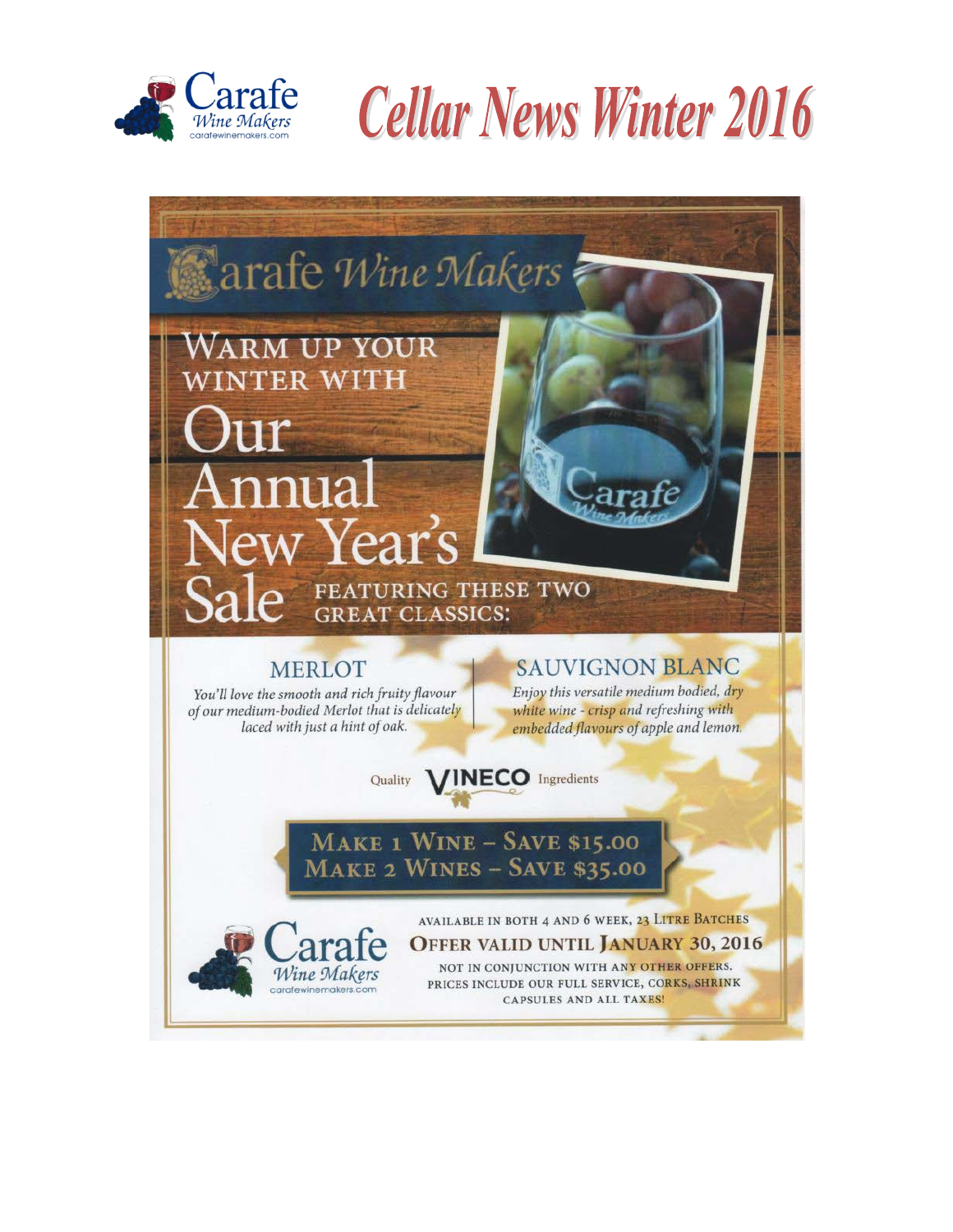



## Carafe Featured Wines

Every month, Carafe offers a specially selected red wine and white wine at **\$10.00 OFF** per 23 Litre batch. Come in and take advantage of this opportunity to stock up your wine cellar!

## **FEBRUARY 2016**:

#### **Pinot Noir**

Carafe's Pinot Noir is a medium bodied red wine with a delicate, yet distinct character that, as it ages, fills with the warmth of plump berries and a slight peppery nose. Pinot Noir goes well with braised meat, duck and your favourite salad plates. It is one of few red wines that are often served slightly chilled, especially to accompany your most savoury dishes**.** 

#### **Gewürztraminer**

Gewurztraminer is a wonderfully distinctive wine. It is a powerhouse of off-dry flavours including peach, apricot, pear and spice with a fragrant floral bouquet. The finish is soft and delicate. Gewurztraminer pairs well with spicy foods and is a good choice to accompany Asian dishes.

## **MARCH 2016**:

#### **Malbec Shiraz**

A medium-bodied, juicy wine that is bright red with purple hues. Born in Argentina, it is a hearty balance with lush flavours of black current and black cherry. It shows delicious notes of clove and vanilla, with plenty of natural tannin. Serve with beef, pork, full-flavoured tomato pastas and pizza.

#### **Chardonnay**

Green apple and tropical fruit aromas lead into light citrus and peach flavours. This medium bodied white is clean and dry on the palate with a soft vanilla oak finish. You can serve Chardonnay lightly chilled on its own or match with mussels, oysters and other shellfish, hard cheeses, chicken or vegetable dishes.

#### **Cabernet Sauvignon**

## **APRIL 2016**:

The King of the Reds is a "must" for anyone's wine collection. Cabernet Sauvignon is deep in colour and texture - full bodied, with notes of toasty oak. Cabernet Sauvignon has a surprisingly smooth finish, especially when fully aged. Great with steaks, roasts, burgers and BBQ ribs.

#### **Pinot Grigio**

Our Pinot Grigio is what you would expect from this widely popular Italian classic – lively and refreshing with hints of green apple, fresh peach and melon followed by a refreshing, dry citrus finish. Serve chilled as an aperitif, or to accompany with your favourite chicken, fish or seafood dishes.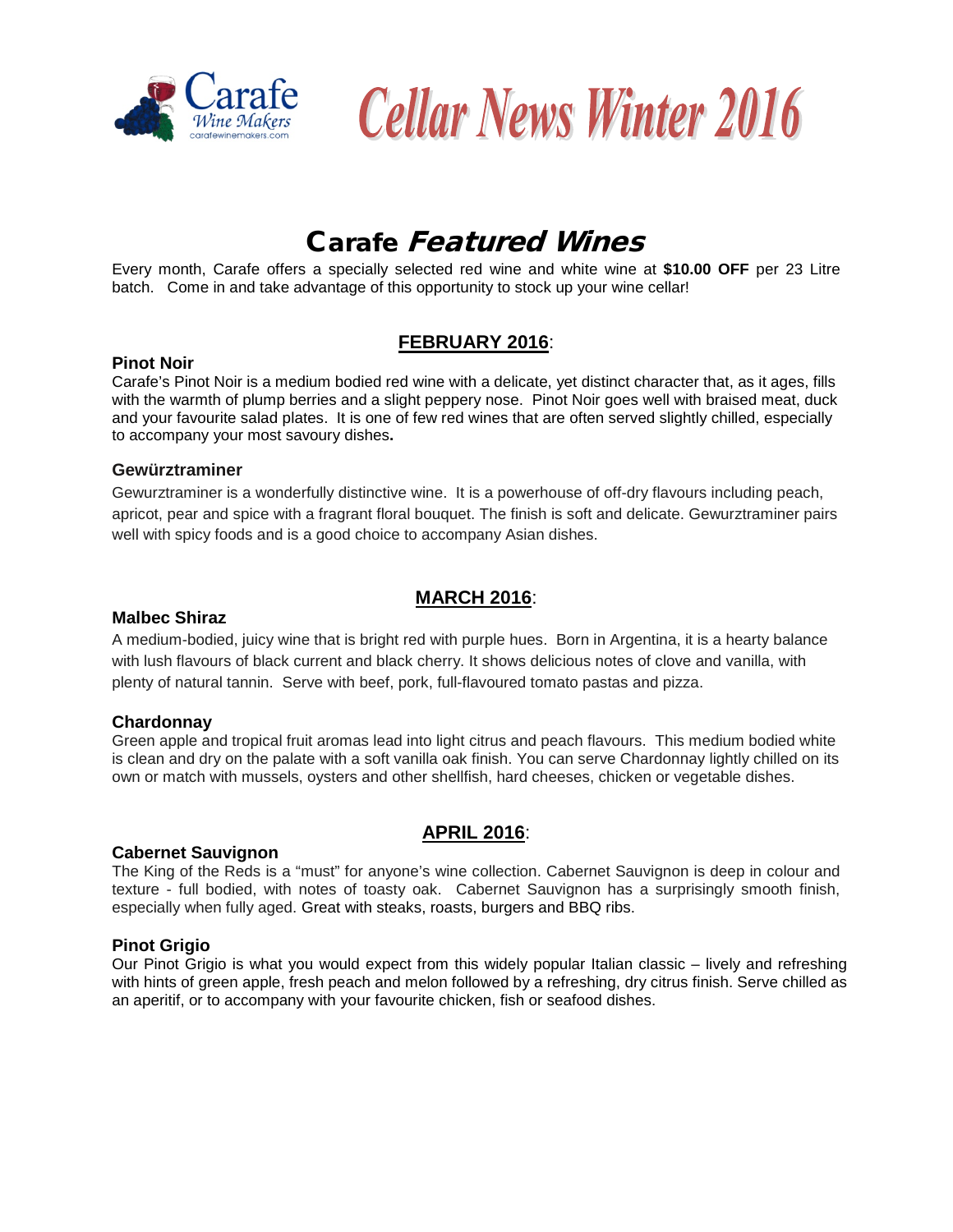





## **A Festival of Festivals Special Reserve 2016**

The Festival of Festivals wines are inspired by local celebrations that take place in four of the world's most famous wine regions. It is our hope that by making and enjoying these wines you will be inspired to create your own festivities!



#### Tjungu - [RQ 2016](http://www.rjscraftwinemaking.com/product/Tjungu---RQ-201611?pageID=d6c0eb1c-a746-0065-d080-673f84f27805&sortBy=ProductTitle&maxRows=10&)

[Release](http://www.rjscraftwinemaking.com/product/Tjungu---RQ-201611?pageID=d6c0eb1c-a746-0065-d080-673f84f27805&sortBy=ProductTitle&maxRows=10&) Date: December 2015 Shiraz / Cabernet Sauvignon / Malbec Three of Australia's most celebrated grapes are blended together to contribute their own

unique characteristics to this full-bodied wine. Deep in colour, it exudes aromas of berry with a hint of toasty oak and cedar, complemented by flavours of black fruit. The soft tannins pair well with full-flavoured meat dishes including lamb, stews and lasagna.



#### **Carrusel - RQ 2016**

Release Date: January 2016 Chardonnay / Viognier This wine, reflecting the elegance and finesse of the Mendoza Grape Harvest Queen, is graced with aromas of tropical fruit. It is soft and round on the palate with a rich and creamy mouth feel. Crisp and refreshing, it pairs well with grilled seafood, barbequed chicken or grilled pork.



#### [La Batalla -](http://www.rjscraftwinemaking.com/product/La-Batalla---RQ-2016?pageID=d6c0eb1c-a746-0065-d080-673f84f27805&sortBy=ProductTitle&maxRows=10&) RQ 2016

[Release](http://www.rjscraftwinemaking.com/product/La-Batalla---RQ-2016?pageID=d6c0eb1c-a746-0065-d080-673f84f27805&sortBy=ProductTitle&maxRows=10&) Date: February 2016 Tempranillo / Grenache / Cabernet Sauvignon

A ruby-coloured blend that reflects the brightly coloured red wines enjoyed throughout this cheerful festival. Rich on the nose and palate, it features black currant, raspberry, sweet spices and dried fruit. Made in a food friendly style, it pairs well with Spanish inspired dishes like paella, roasted eggplant, or grilled chorizo.



#### **Carnevale - RQ 2016**

Release Date: March 2016 Pinot Grigio / Sauvignon Blanc

This light white blend features Italy's celebrated grape, Pinot Grigio, with the clean finish of Sauvignon Blanc. Clear and light in colour, it is enriched with aromas of melon and citrus with a soft minerality that follows through on the palate. Enjoy it with shrimp, crab salad, or grilled halibut.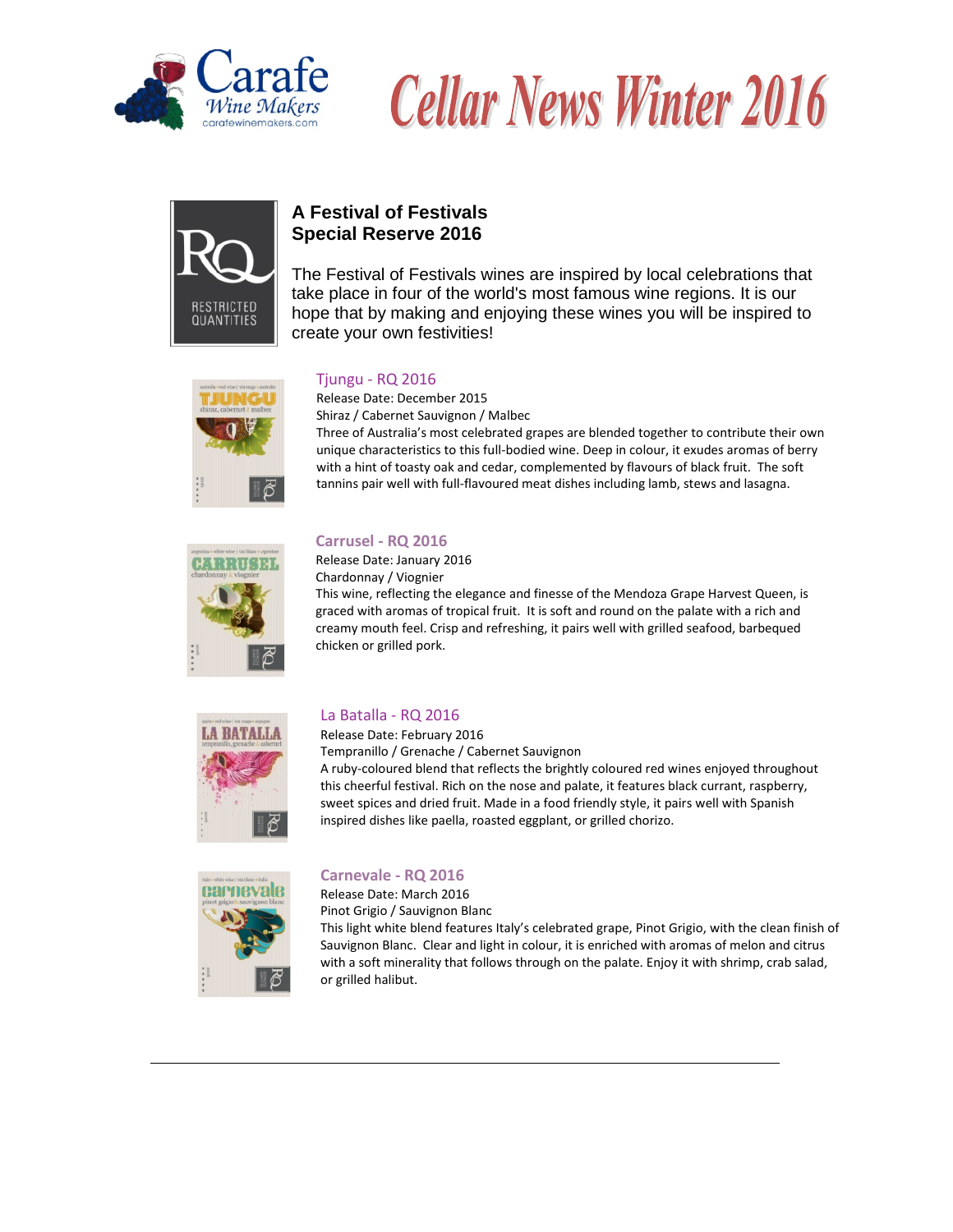

# **Cellar News Winter 2016**



#### **Explore the exotic, and uncover the unique!**

From classic varietals to charismatic blends, this limited release wine series celebrates the unique, thrives on exploration and insists on excellence. Available for just a short time and by reservation only, the exclusive Passport Series TM takes you on a new, exhilarating journey every year, making this collection a highly sought-after one of a kind wine experience. Every bottle an expedition. The road less travelled. Where will your Passport take you?

#### **Cabernet Franc Cabernet Sauvignon - Murray Darling & Riverland, Australia**

Release Date: December 2015 Sweetness: Dry **Alcohol: 13.5%** Body: Medium-Full

Still somewhat of a rarity in Australia, Cab Franc has surged in plantings in recent years, becoming increasingly popular. This vibrant blend combines Cabernet Franc with Cabernet Sauvignon for a rich, fruity wine redolent with cherry, red berry, cassis, spice, and vanilla aromas. The palate is generous with black and red berry flavours, notes of herbs and spice, and firm tannins. Experiment with game meats, various lamb dishes, or black pepper crusted seared tuna steaks. Prime rib, pot roast with root vegetables, or Manchego cheese with rosemary also pair well.

#### **Montepulciano - Umbria, Italy** Release Date: January 2016

Sweetness: Dry **Alcohol: 13.5%** Body: Medium

Medium-bodied and deep garnet in colour with gentle aromas of ripe dark fruit, warm oak, and a touch of earth and spice. This fruit-forward red boasts mouth-filling black cherry and dark plum flavours and gentle savoury spice which lingers on the smooth finish. Enjoy with Italian favourites such as eggplant lasagna, ragu Bolognese, or rigatoni with sausage, tomato sauce, arugula and parmesan. Or pair with a mushroom, & onion stew, or eggplant sandwich with mozzarella, prosciutto, & basil.

## **Sauvignon Blanc Muscat - Lodi, California**

Release Date: January 2016 Sweetness: Off Dry Alcohol: 12.5% Body: Medium

Juicy & fresh, this deliciously aromatic blend is the perfect unity of these popular varietals. Sauvignon Blanc offers fresh herb elements, while Muscat brings in stone fruit and floral notes. Bright fruit aromas lead into refreshing citrus, peach, and melon flavours with a hint of tropical sweetness and a light, crisp finish.

Think simple meals and fresh flavours when pairing this California white. Chicken quesadillas, turkey burgers, shrimp skewers, salmon with dill, and fresh tomato bruschetta would pair perfectly.

#### **Pinot Noir Merlot Syrah - Chile & Argentina, South America**

Release Date: February 2016 Sweetness: Dry **Alcohol: 13%** Body: Medium

This South American blend of Pinot Noir, Merlot, & Syrah features vibrant red fruit notes with a touch of oak. Deep ruby in colour, this medium-bodied red has soft, dry tannins, with flavours of plum, cherry, and red berries. Gentle notes of spice, smoky oak, and red berry linger on the finish.

Grilled meats such as steak, veal chops, beef tenderloin or brisket. Meat-based pizza, shepherd's pie, meatloaf, or a Portobello club sandwich are also great matches.

## **Three Country Cab - California, South Africa & Spain**

Release date: March 2016 Sweetness: Dry **Alcohol: 14%** Body: Full

Big, bold, and beautiful – a stunning blend of Cabernet Sauvignons from three powerhouse producers. Look for a bouquet of ripe black fruits, with notes of cocoa, vanilla, and oak. This deep red, full-bodied Cab is firm, dry, and brimming with flavours of blackcurrant, blackberry and plum. Notes of black tea, spice, and oak linger on the finish. Pair this big, bold red with hearty, flavourful dishes such as beef and mushroom kabobs, rack of lamb, prime rib roast with root vegetables, or beef tenderloin wrapped in bacon. Also an excellent companion for old Canadian cheddar or dark chocolate.